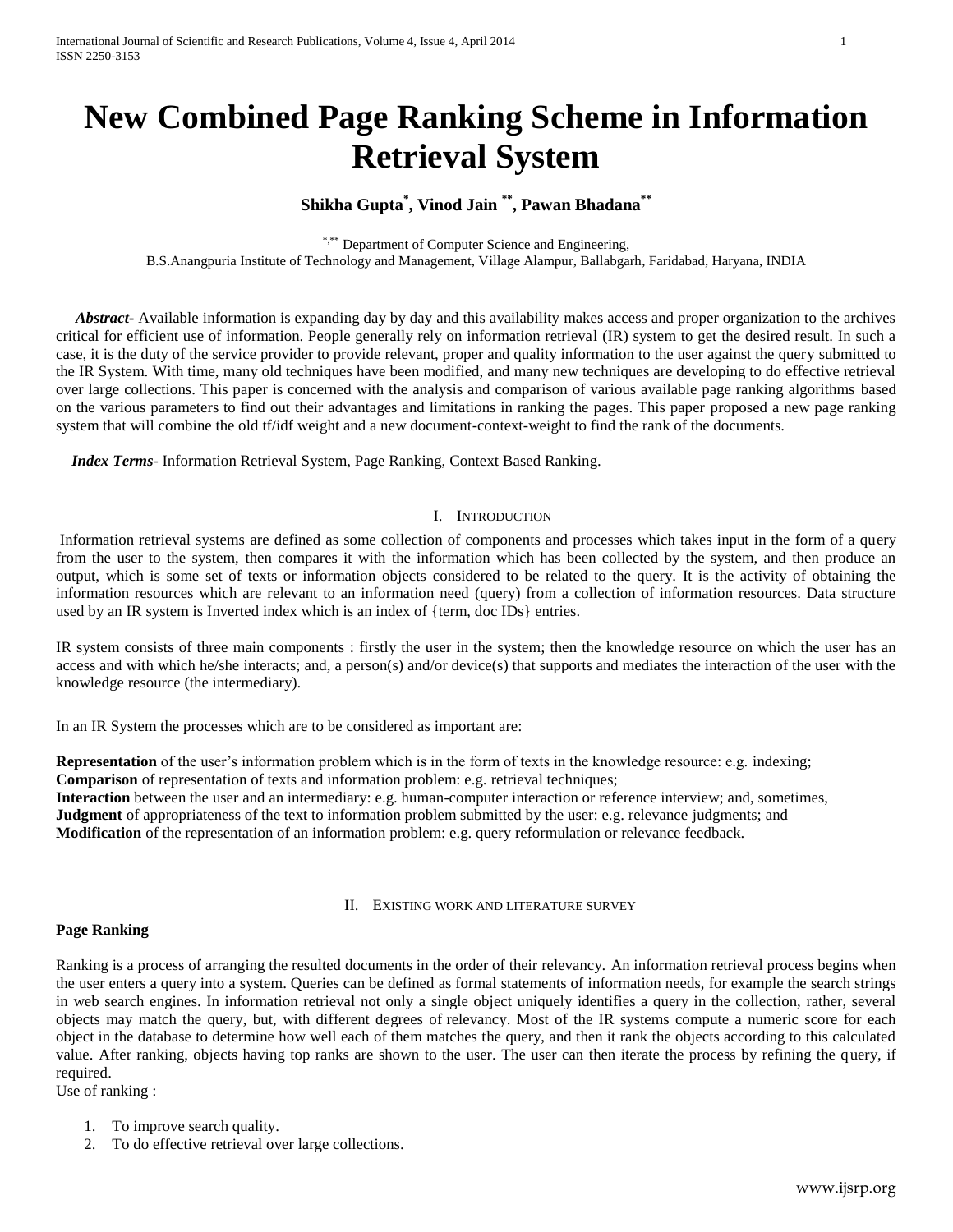3. Granting relevant,efficient, fast and quality information against the user query.

#### **RELATED WORK**

In this paper, a review of previous work on ranking is given. In the field of ranking, many algorithms and techniques have already been proposed but they all seem to be less efficient in efficiently granting the rank. The various algorithms are defined below.

#### **Page Rank Algorithm**

.

Page Rank Algorithm [11] is one of the most common ranking algorithms. It is a link analysis algorithm which provides a way of measuring the importance of pages. Its working is based on the number and quality of links to a page to make a rough estimate of the importance of the page. It is based on the assumption that more important pages are will receive more links from other pages. The numerical weight that it assigns to any given element E is referred to as the Page Rank of E and is denoted by PR (E).

## **HITS Algorithm**

Hyperlink-Induced Topic Search[12] (HITS; also known as hubs and authorities) is a link analysis algorithm that rates pages. In links and out links of the web pages are processed to rank them. A good hub represents a page that pointes to many other pages, and a good authority represents a page that was linked by many different hubs. The scheme therefore assigns two scores for each page: its authority, which estimates the value of the content of the page, and its hub value, which estimates the value of its links to other pages. HITS algorithm has the limitation of assigning high rank value to some popular pages that are not highly relevant to the given query.

#### **Weighted Page Rank Algorithm**

Weighted Page Rank algorithm (WPR)[1] is an extension to the standard Page Rank algorithm. The importance of both in-links and out-links of the pages are taken into account. Rank scores are distributed based on the popularity of the pages .Number of in-links and out-links are observed to determine the popularity of a page. This algorithm performs better than the conventional Page Rank algorithm in terms of returning a large number of relevant pages to the given query.

#### **Weighted Links Rank Algorithm**

Weighted links rank (WLRank) [13] algorithm is a variant of Page Rank algorithm. Different page attributes are considered to give more weight to some links, for improving the precision of the answers. Various page attributes which are considered for assigning the weight are: tag in which the link is contained, length of the anchor text and relative position in the page. The use of anchor text is the best attribute of this algorithm.

#### **Distance Rank Algorithm**

It [5] is an intelligent ranking algorithm based on learning. In this algorithm, the distance between pages is calculated. The distance can be defined as the number of ''average clicks'' between two pages. It considers distance between pages as a punishment and therefore aims at minimizing this distance so that a page with less distance will get a higher rank. The Advantage of this algorithm is that it can find pages with high quality and more quickly with the use of distance based solution. Also, the complexity of Distance Rank is low. The Limitation of this algorithm is that it requires a large calculation to calculate the distance vector.

#### **Time Rank Algorithm**

This algorithm[3] utilizes the time fact or to increase the accuracy of the web page ranking. In this the rank score is improved by using the visit time of the page. The visit time of the page is measured after applying original and improved methods of web page rank algorithm to know about the degree of importance to the users. Time factor is used in this algorithm to increase the accuracy of the page ranking. It isa combination of content and link structure. It provides satisfactory and more relevant results.

#### **Query Dependent Ranking Algorithm**

This algorithm [10] is used to point out a large variety of queries. The similarities between the queries are measured. The ranking of documents in search is conducted by using different models based on different properties of queries. The ranking model in this algorithm is the combination of various models of the similar training queries.

#### **Categorization by context**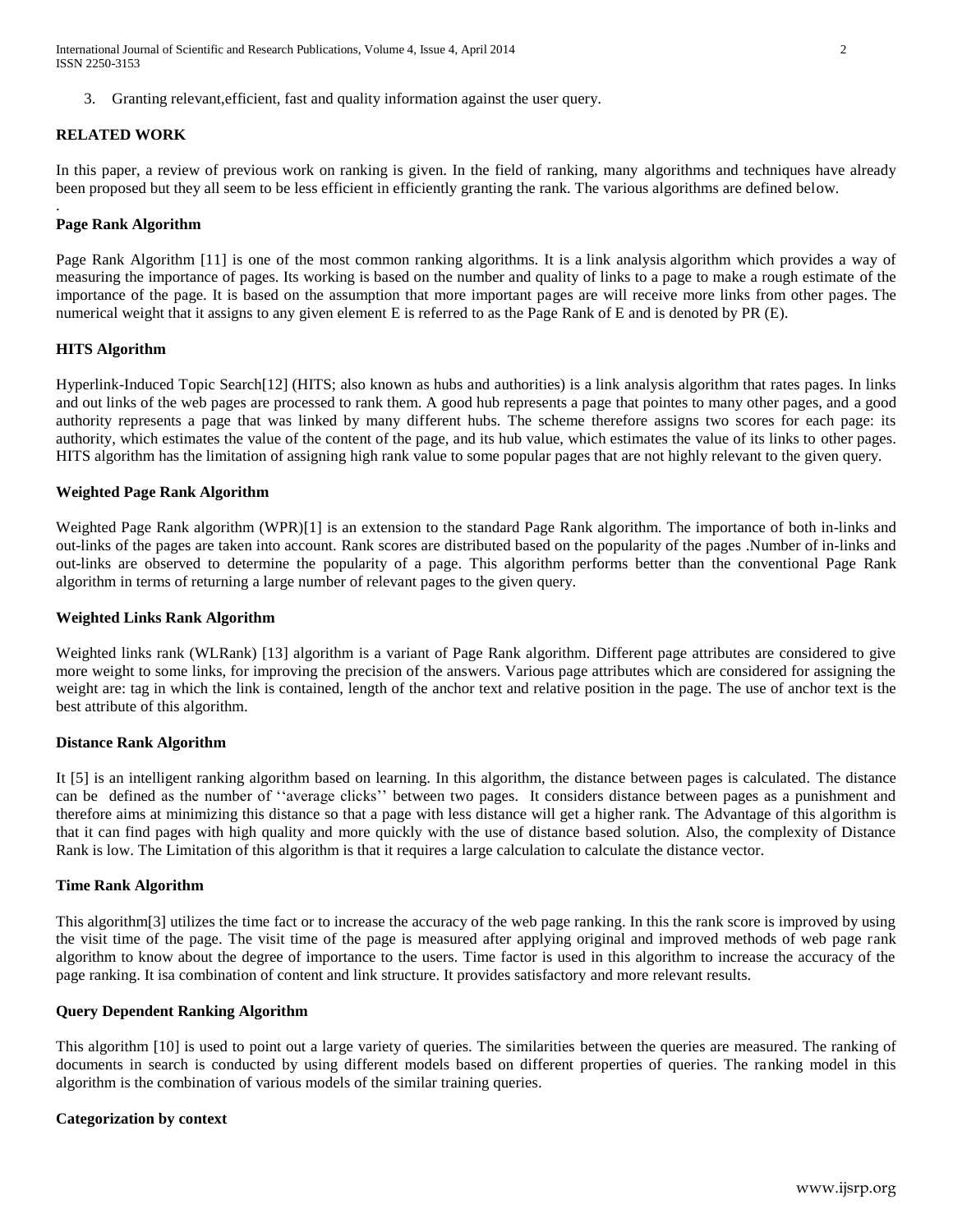This approach proposes [8] a ranking scheme in which ranking is done on the basis of context of the document rather than on the terms basis. Its task is to extract contextual information about documents by analyzing the structure of documents that refer to them. It uses context to describe collections. It is used to overcome the disadvantages of term based approach.

## III. PROPOSED ARCHITECTURE

The architecture of the proposed ranking system is given in figure-1. The indexer module creates a context based index. This index is used by ranking module to calculate the tf/idf weight and document-context-relation weight of the document. Finally the two weights sums up and find the final weight and rank of the document in the result list.



**Figure-1 Architecture to combine tf/idf weight and proposed document-context-relation weight.**

## **Description of various components**

## **Crawler**

The job of the crawler is to download and store the web pages in a repository. This repository stores all the documents to be indexed and searched for a user query. **Indexer**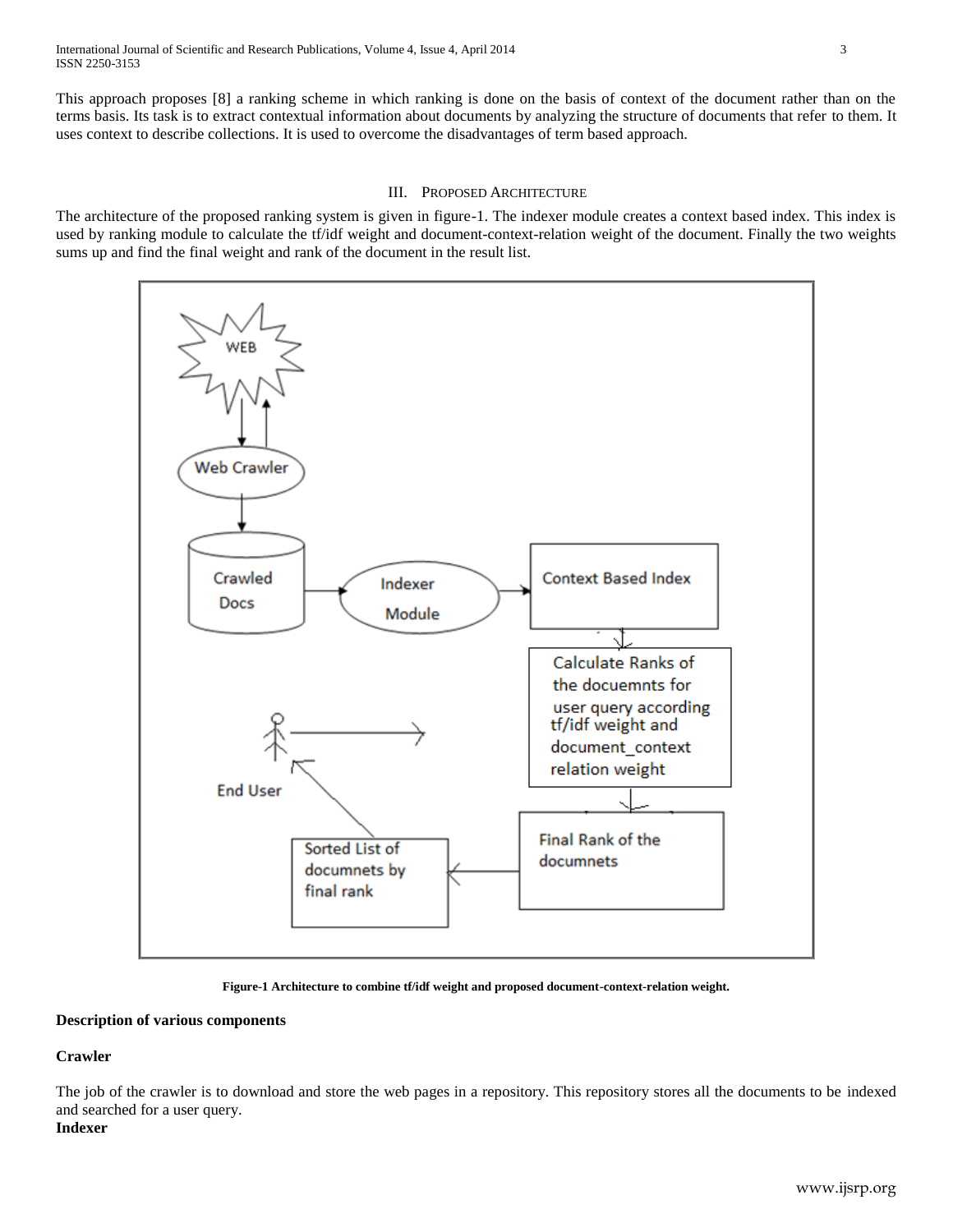The job of the indexer is to parse the documents of the page repository and make entry of every token in the index. It also assign context to a document. Finding context of a document is not the area of concern of this paper. It is assumed that a component of the indexer will do this job.

## **Weight Calculation and Ranking Module**

This module will calculate the tf/idf weight and document-context-relation weight of the document. These two weights will be combined to calculate the final rank of the document.

#### **Document-context-relation**

This weight will be calculated in the background by the ranking system for every document. This weight will indicate the goodness of the document in the given context. If a particular document is good in a context then this weight will be high for that document.

## IV. CONCLUSION

A large number of algorithms are present today which can be used for ranking the pages in Informational Retrieval System. There will always be a scope of better ranking of pages as each algorithm has its associated advantages and disadvantages. In this paper a new architecture of IR system is proposed. The ranking module in the new proposed architecture will use the old tf/idf weight of the terms and also the context based index to find the final rank of the documents for a user query. The index will be a context based index that will be created using thesaurus. The design of formula for document-context-relation weight will be done in future.

#### **REFERENCES**

- [1] Wenpu Xing and Ali Ghorbani, "Weighted PageRank Algorithm", In proceedings of the 2rd Annual Conference on Communication Networks & Services Research, PP. 305-314, 2004.
- [2] Ricardo Baeza-Yates and Emilio Davis ,"Web page ranking using link attributes" , In proceedings of the 13th international World Wide Web conference on Alternate track papers & posters, PP.328-329, 2004.
- [3] H Jiang et al., "TIMERANK: A Method of Improving Ranking Scores by Visited Time", In proceedings of the Seventh International Conference on Machine Learning and Cybernetics, Kunming, 12-15 July 2008.
- [4] Jon Kleinberg, "Authoritative Sources in a Hyperlinked Environment", In Proceedings of the ACM-SIAM Symposium on Discrete Algorithms, 1998.
- [5] Ali Mohammad ZarehBidoki and Nasser Yazdani, "DistanceRank: An Intelligent Ranking Algorithm for Web Pages", Information Processing and Management, 2007.
- [6] Dilip Kumar Sharma and A. K. Sharma," A Comparative Analysis of Web Page Ranking Algorithms", in International Journal on Computer Science and Engineering, 2010.
- [7] Giuseppe Attardi and Antonio Gullì, "Automatic Web Page Categorization by Link and Context Analysis",
- [8] ParulGupta and Dr. A.K.Sharma, "Context based Indexing in Search Engines using Ontology", 2010 International Journal of Computer Applications.
- [9] AbdelkrimBouramoul, Mohamed-Khireddine Kholladi1 and Bich-Lien Doan,, " USING CONTEXT TO IMPROVE THE EVALUATION OF INFORMATION RETRIEVAL SYSTEMS" International Journal of Database Management Systems, May 2011.
- [10] XiuboGeng, Tie-Yan Liu, Tao Qin, "Query Dependent Ranking Using K-Nearest Neighbor", *SIGIR'08,* July 20–24, 2008, Singapore
- [11] L. Page, S. Brin, R. Motwani, and T. Winograd, "The PageRank Citation Ranking: Bringing Order to the Web", Technical Report,Stanford Digital Libraries SIDL-WP-1999-0120, 1999.
- [12] Sergey Brin and Larry Page, "The anatomy of a Large-scale Hypertextual Web Search Engine", In Proceedings of the Seventh International World Wide Web Conference, 1998.

http://en.wikipedia.org/wiki/PageRank#Description

#### AUTHORS

Shikha Gupta is a M.Tech scholar in computer science and engineering at B.S.Anangpuraia Institute of technology and Management, Faridabad. (shikha.0909@gmail.com)



Vinod Jain is working as a lecturer in information technology department at B.S.Anangpuraia Institute of Technology and Management, Faridabad since September 2008. He has completed master of computer application (MCA) in June 2004 and Master of Technology in 2012. His area of research include IR systems and Genetic Algorithms. [\(jainvinod81@gmail.com\)](mailto:jainvinod81@gmail.com)